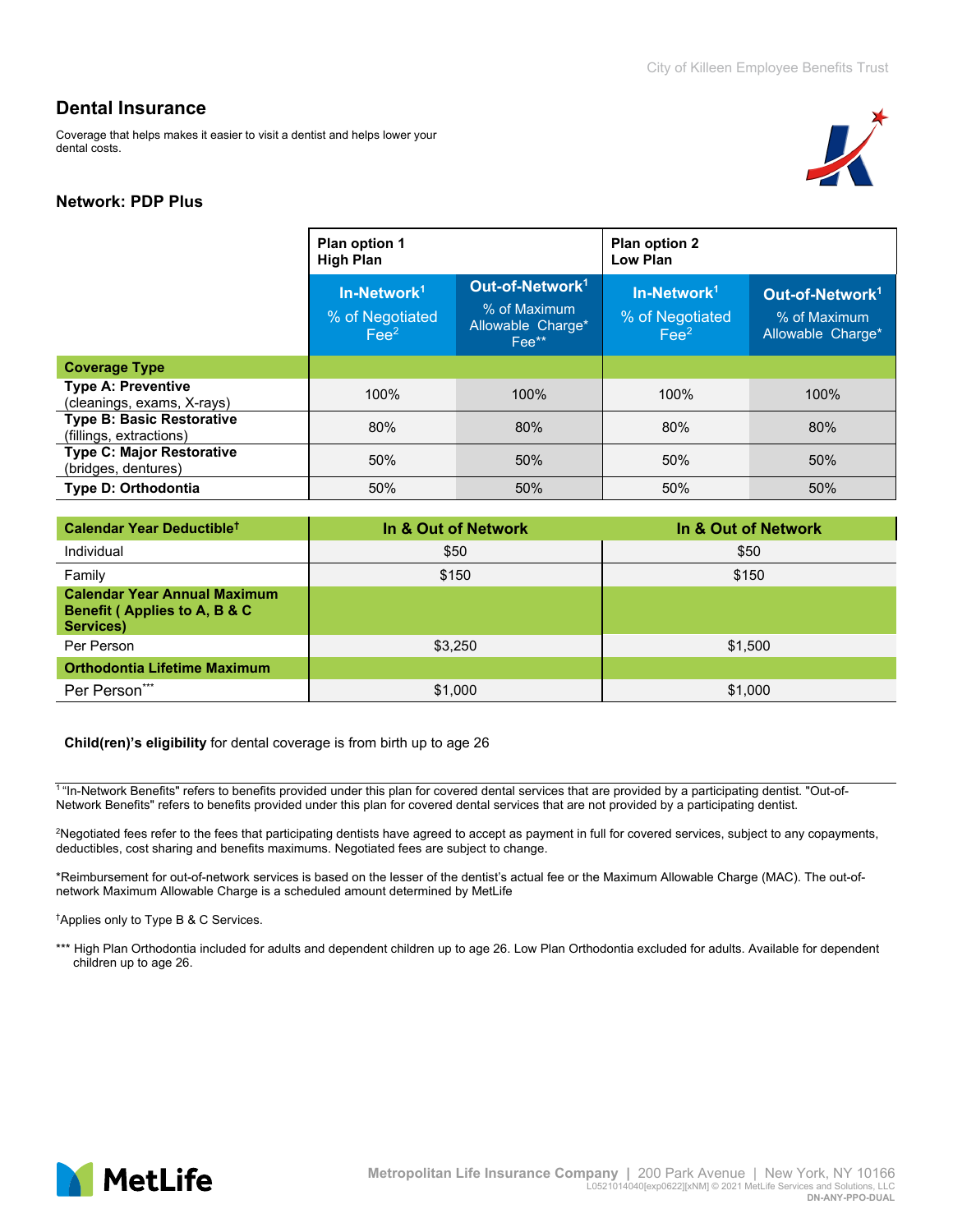Coverage that helps makes it easier to visit a dentist and helps lower your dental costs.

## List of Primary Covered Services & Limitations

The service categories and plan limitations shown represent an overview of your Plan Benefits. This document presents the majority of services within each category, but is not a complete description of the Plan.

| <b>Plan Type</b>                                    | <b>Plan Option 1: High Dental Plan</b><br><b>How Many/How Often</b>                                                                                                                                                                                                        | <b>Plan Option 2: Low Dental Plan</b><br><b>How Many/How Often</b>                                                                                                                                                                                                         |  |
|-----------------------------------------------------|----------------------------------------------------------------------------------------------------------------------------------------------------------------------------------------------------------------------------------------------------------------------------|----------------------------------------------------------------------------------------------------------------------------------------------------------------------------------------------------------------------------------------------------------------------------|--|
| <b>Type A - Preventive</b>                          |                                                                                                                                                                                                                                                                            |                                                                                                                                                                                                                                                                            |  |
| Prophylaxis (cleanings)                             | Three per calendar year                                                                                                                                                                                                                                                    | Three per calendar year                                                                                                                                                                                                                                                    |  |
| <b>Oral Examinations</b>                            | Two exams per calendar year                                                                                                                                                                                                                                                | Two exams per calendar year                                                                                                                                                                                                                                                |  |
| <b>Topical Fluoride Applications</b>                | Two fluoride treatments per calendar<br>year.                                                                                                                                                                                                                              | Two fluoride treatment per calendar<br>year.                                                                                                                                                                                                                               |  |
| X-rays                                              | • Full mouth X-rays; once per 5 calendar<br>years.<br>• Bitewings X-rays; one set per calendar<br>year.                                                                                                                                                                    | • Full mouth X-rays; once per 5 calendar<br>years.<br>• Bitewing X-rays; one set per calendar<br>year.                                                                                                                                                                     |  |
| Sealants                                            | One application of sealant material every<br>36 months for each non-restored, non-<br>decayed 1st and 2nd molar of a<br>dependent child up to his/her 16th<br>birthday                                                                                                     | One application of sealant material every<br>36 months for each non-restored, non-<br>decayed 1st and 2nd molar of a<br>dependent child up to his/her 16th<br>birthday                                                                                                     |  |
| <b>Type B - Basic Restorative</b>                   |                                                                                                                                                                                                                                                                            |                                                                                                                                                                                                                                                                            |  |
| Fillings                                            | One replacement per surface in 24<br>months.                                                                                                                                                                                                                               | One replacement per surface in 24<br>months.                                                                                                                                                                                                                               |  |
| Simple Extractions/Oral Surgery                     |                                                                                                                                                                                                                                                                            |                                                                                                                                                                                                                                                                            |  |
| Crown, Denture and Bridge Repair/<br>Recementations | One in 12 months.                                                                                                                                                                                                                                                          | One in 12 months                                                                                                                                                                                                                                                           |  |
| Endodontics                                         | Root canal treatment limited to once per<br>tooth per lifetime.                                                                                                                                                                                                            | Root canal treatment limited to once per<br>tooth per lifetime.                                                                                                                                                                                                            |  |
| General Anesthesia                                  | When dentally necessary in connection<br>with oral surgery, extractions or other<br>covered dental services                                                                                                                                                                | When dentally necessary in connection<br>with oral surgery, extractions or other<br>covered dental services                                                                                                                                                                |  |
| Periodontics                                        | • Periodontal scaling and root planing<br>once per quadrant, every 24 months<br>• Periodontal surgery once per quadrant,<br>every 36 months<br>• Total number of periodontal<br>maintenance treatments and<br>prophylaxis cannot exceed 2 treatments<br>in a calendar year | • Periodontal scaling and root planing<br>once per quadrant, every 24 months<br>• Periodontal surgery once per quadrant,<br>every 36 months<br>• Total number of periodontal<br>maintenance treatments and<br>prophylaxis cannot exceed 2 treatments<br>in a calendar year |  |
| <b>Space Maintainers</b>                            | Space maintainers for dependent children<br>up to his/her 19th birthday                                                                                                                                                                                                    | Space maintainers for dependent children<br>up to his/her 19th birthday.                                                                                                                                                                                                   |  |
| Denture/Rebases/Relines                             | Once in 36 months                                                                                                                                                                                                                                                          | Once in 36 months.                                                                                                                                                                                                                                                         |  |

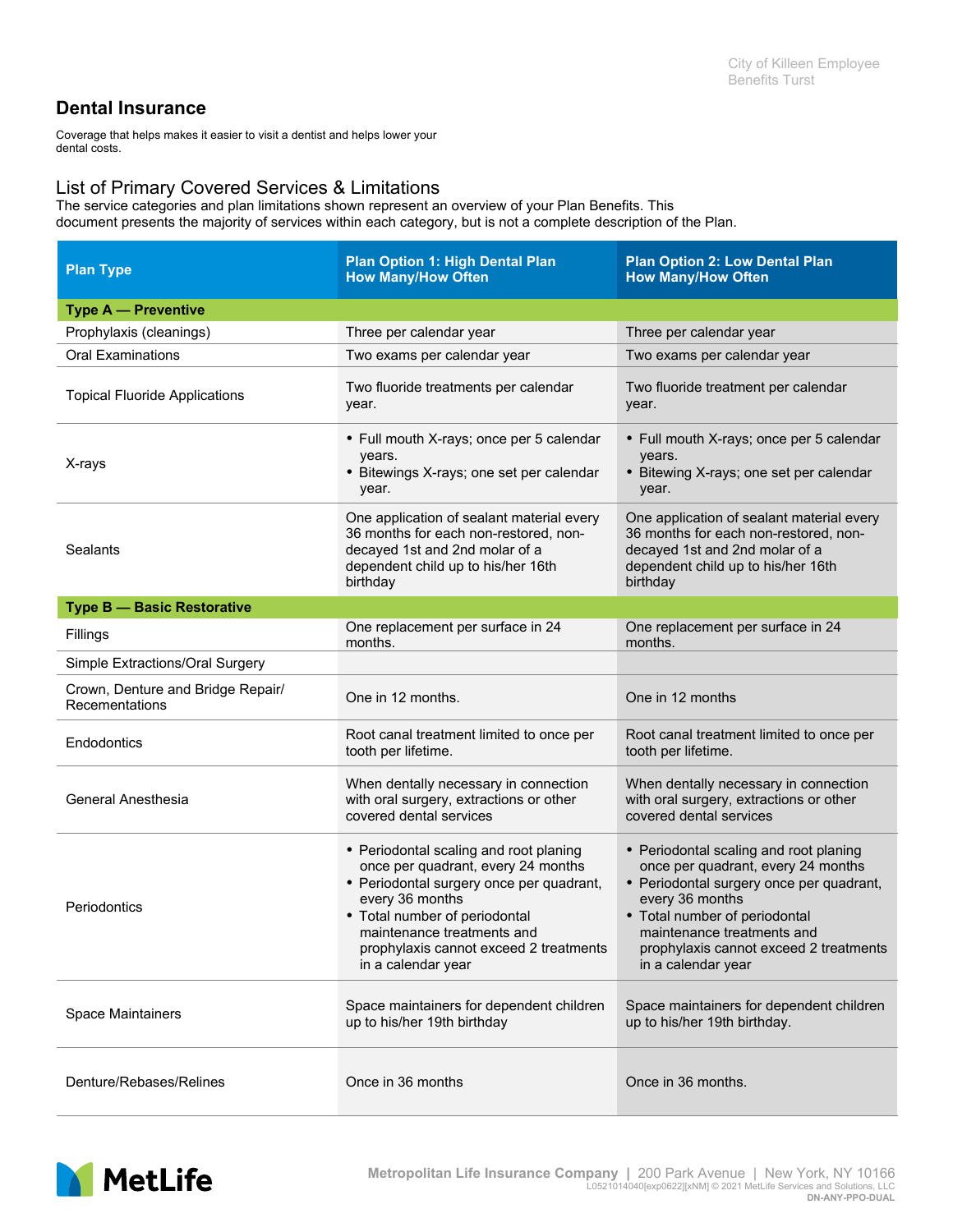Coverage that helps makes it easier to visit a dentist and helps lower your dental costs.

| Denture Adjustments               | Once in 12 months                                                                                                                                                                                                                                                                                                                                                                                                                                                                                                                                         | Once in 12 months.                                                                                                                                                                                                                                                                                                                                                                                                                                                                                                                   |  |
|-----------------------------------|-----------------------------------------------------------------------------------------------------------------------------------------------------------------------------------------------------------------------------------------------------------------------------------------------------------------------------------------------------------------------------------------------------------------------------------------------------------------------------------------------------------------------------------------------------------|--------------------------------------------------------------------------------------------------------------------------------------------------------------------------------------------------------------------------------------------------------------------------------------------------------------------------------------------------------------------------------------------------------------------------------------------------------------------------------------------------------------------------------------|--|
| <b>Tissue Conditioning</b>        | Once in 36 months.                                                                                                                                                                                                                                                                                                                                                                                                                                                                                                                                        | Once in 36 months.                                                                                                                                                                                                                                                                                                                                                                                                                                                                                                                   |  |
| <b>Type C - Major Restorative</b> |                                                                                                                                                                                                                                                                                                                                                                                                                                                                                                                                                           |                                                                                                                                                                                                                                                                                                                                                                                                                                                                                                                                      |  |
| Implants                          | • Replacement once every 10 years.<br>• Implant Repairs one per tooth in 12<br>months.                                                                                                                                                                                                                                                                                                                                                                                                                                                                    | • Replacement once every 10 years.<br>• Implant Repairs one per tooth in 12<br>months.                                                                                                                                                                                                                                                                                                                                                                                                                                               |  |
| <b>Bridges and Dentures</b>       | • Initial placement to replace one or<br>more natural teeth, which are lost<br>while covered by the plan.<br>• Dentures and bridgework replacement;<br>one every 10 years.<br>• Replacement of an existing<br>temporary full denture if the temporary<br>denture cannot be repaired and the<br>permanent denture is installed within<br>12 months after the temporary denture<br>was installed                                                                                                                                                            | • Initial placement to replace one or<br>more natural teeth, which are lost<br>while covered by the plan.<br>• Dentures and bridgework replacement;<br>one every 10 years<br>• Replacement of an existing<br>temporary full denture if the temporary<br>denture cannot be repaired and the<br>permanent denture is installed within<br>12 months after the temporary denture<br>was installed                                                                                                                                        |  |
| Crowns, Inlays and Onlays         | Replacement once every 10 years                                                                                                                                                                                                                                                                                                                                                                                                                                                                                                                           | Replacement once every 10 years                                                                                                                                                                                                                                                                                                                                                                                                                                                                                                      |  |
| <b>Occlusal Adjustments</b>       | One in 12 months.                                                                                                                                                                                                                                                                                                                                                                                                                                                                                                                                         | One in 12 months.                                                                                                                                                                                                                                                                                                                                                                                                                                                                                                                    |  |
| Consultations                     | Two in 12 months.                                                                                                                                                                                                                                                                                                                                                                                                                                                                                                                                         | Two in 12 months.                                                                                                                                                                                                                                                                                                                                                                                                                                                                                                                    |  |
| Type D - Orthodontia              |                                                                                                                                                                                                                                                                                                                                                                                                                                                                                                                                                           |                                                                                                                                                                                                                                                                                                                                                                                                                                                                                                                                      |  |
|                                   | • You, your spouse and your children, up<br>to age 26, are covered while Dental<br>insurance is in effect.<br>• All dental procedures performed in<br>connection with orthodontic treatment<br>are payable as Orthodontia<br>• Payments are on a repetitive basis<br>• 20% of the Orthodontia Lifetime<br>Maximum will be considered at initial<br>placement of the appliance and paid<br>based on the plan benefit's coinsurance<br>level for Orthodontia as defined in the<br>plan summary<br>• Orthodontic benefits end at cancellation<br>of coverage | • Your children, up to age 26, are<br>covered while Dental insurance is in<br>effect.<br>• All dental procedures performed in<br>connection with orthodontic treatment<br>are payable as Orthodontia<br>• Payments are on a repetitive basis<br>• 20% of the Orthodontia Lifetime<br>Maximum will be considered at initial<br>placement of the appliance and paid<br>based on the plan benefit's coinsurance<br>level for Orthodontia as defined in the<br>plan summary<br>• Orthodontic benefits end at cancellation<br>of coverage |  |

The service categories and plan limitations shown above represent an overview of your plan benefits. This document presents the majority of services<br>within each category, but is not a complete description of the plan.

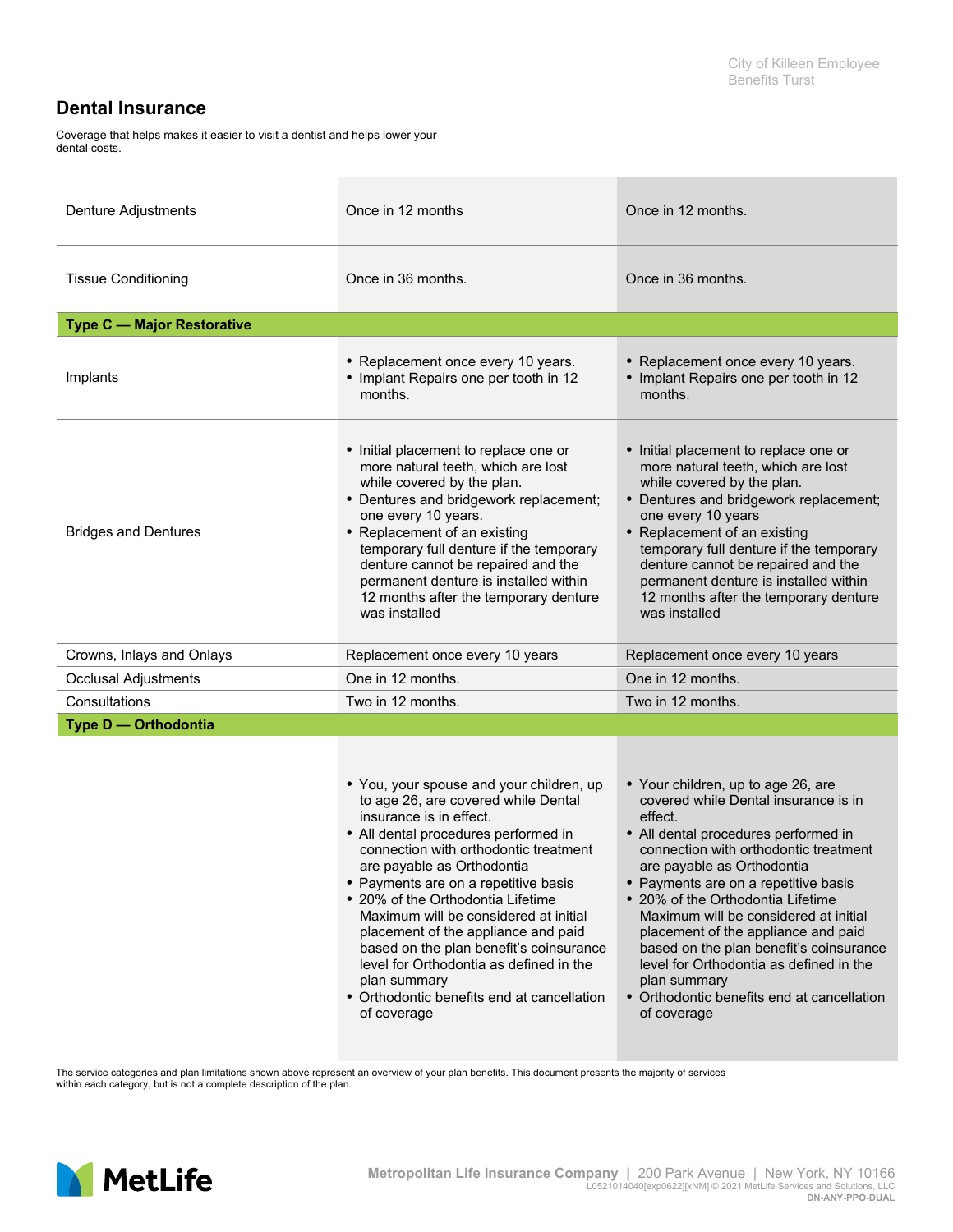Coverage that helps makes it easier to visit a dentist and helps lower your dental costs.

### **Exclusions**

#### **This plan does not cover the following services, treatments and supplies:**

- Services which are not Dentally Necessary, those which do not meet generally accepted standards of care for treating the particular dental condition, or which we deem experimental in nature;
- Services for which you would not be required to pay in the absence of Dental Insurance;
- Services or supplies received by you or your Dependent before the Dental Insurance starts for that person;
- Services which are primarily cosmetic (for Texas residents, see notice page section in Certificate);
- Services which are neither performed nor prescribed by a Dentist except for those services of a licensed dental hygienist which are supervised and billed by a Dentist and which are for:
	- o Scaling and polishing of teeth; or
	- o Fluoride treatments;
- Services or appliances which restore or alter occlusion or vertical dimension;
- Restoration of tooth structure damaged by attrition, abrasion or erosion;
- Restorations or appliances used for the purpose of periodontal splinting;
- Counseling or instruction about oral hygiene, plaque control, nutrition and tobacco;
- Personal supplies or devices including, but not limited to: water picks, toothbrushes, or dental floss;
- Decoration, personalization or inscription of any tooth, device, appliance, crown or other dental work;
- Missed appointments;
- Services:
	- $\circ$  Covered under any workers' compensation or occupational disease law;
	- o Covered under any employer liability law;
	- $\circ$  For which the employer of the person receiving such services is not required to pay; or
	- o Received at a facility maintained by the Employer, labor union, mutual benefit association, or VA hospital;
- Services covered under other coverage provided by the Employer;
- Temporary or provisional restorations;
- Temporary or provisional appliances;
- Prescription drugs;
- Services for which the submitted documentation indicates a poor prognosis;
- The following when charged by the Dentist on a separate basis:
	- o Claim form completion;
	- o Infection control such as gloves, masks, and sterilization of supplies; or
- o Local anesthesia, non-intravenous conscious sedation or analgesia such as nitrous oxide.
- Dental services arising out of accidental injury to the teeth and supporting structures, except for injuries to the teeth due to chewing or biting of food;
- Caries susceptibility tests;
- Initial installation of a fixed and permanent Denture to replace one or more natural teeth which were missing before such person was insured for Dental Insurance, except for congenitally missing natural teeth;
- Other fixed Denture prosthetic services not described elsewhere in the certificate;
- Precision attachments, except when the precision attachment is related to implant prosthetics;;
- Initial installation of a full or removable Denture to replace one or more natural teeth which were missing before such person was insured for Dental Insurance, except for congenitally missing natural teeth;
- Addition of teeth to a partial removable Denture to replace one or more natural teeth which were missing before such person was insured for Dental Insurance;
- Adjustment of a Denture made within 6 months after installation by the same Dentist who installed it;

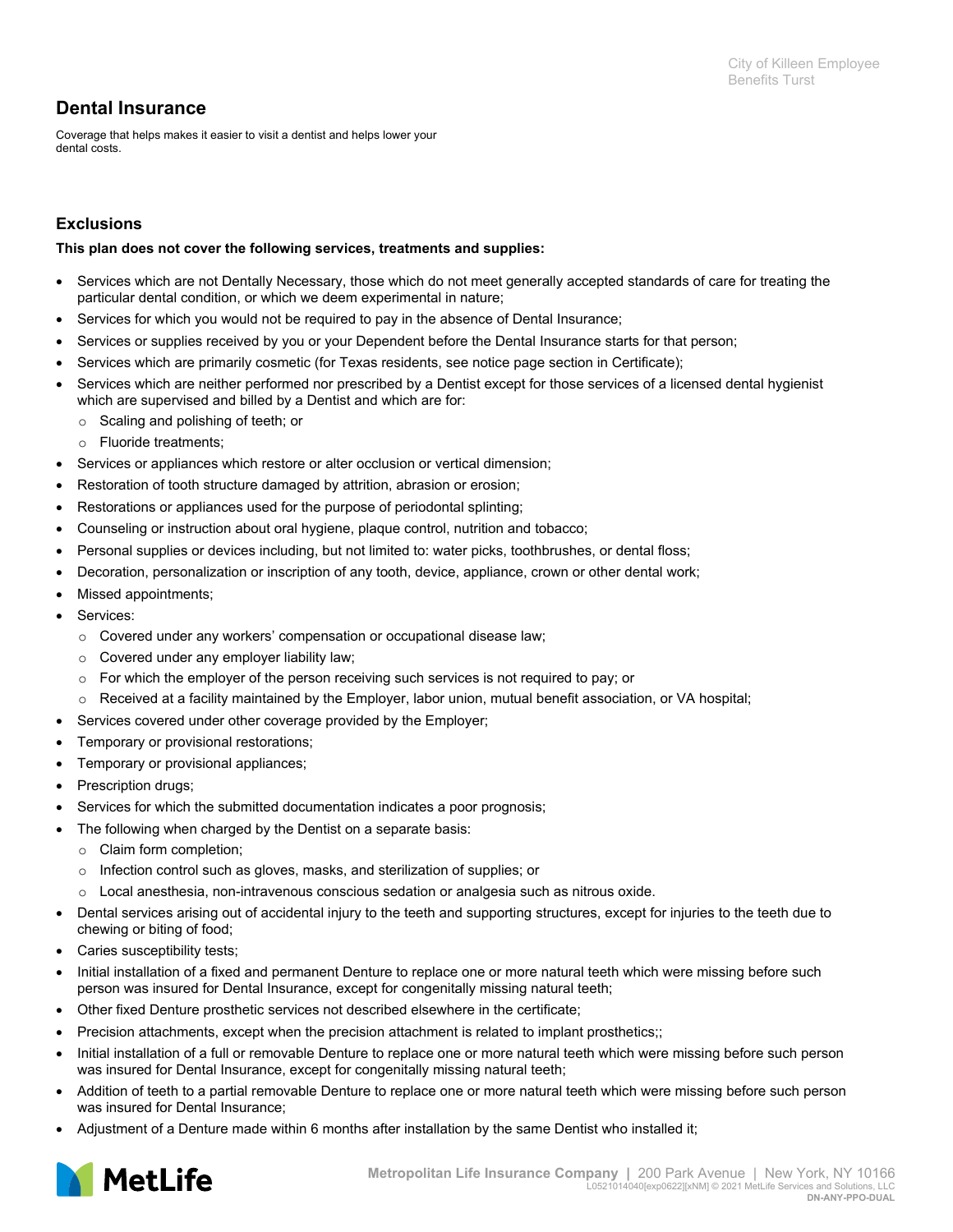Coverage that helps makes it easier to visit a dentist and helps lower your dental costs.

### **Exclusions cont.**

- Implants supported prosthetics to replace one or more natural teeth which were missing before such person was insured for Dental Insurance, except for congenitally missing natural teeth;
- Fixed and removable appliances for correction of harmful habits;
- Appliances or treatment for bruxism (grinding teeth), including but not limited to occlusal guards and night guards;
- Diagnosis and treatment of temporomandibular joint (TMJ) disorders. This exclusion does not apply to residents of Minnesota;
- Duplicate prosthetic devices or appliances;
- Replacement of a lost or stolen appliance, Cast Restoration, or Denture; and
- Intra and extraoral photographic images.

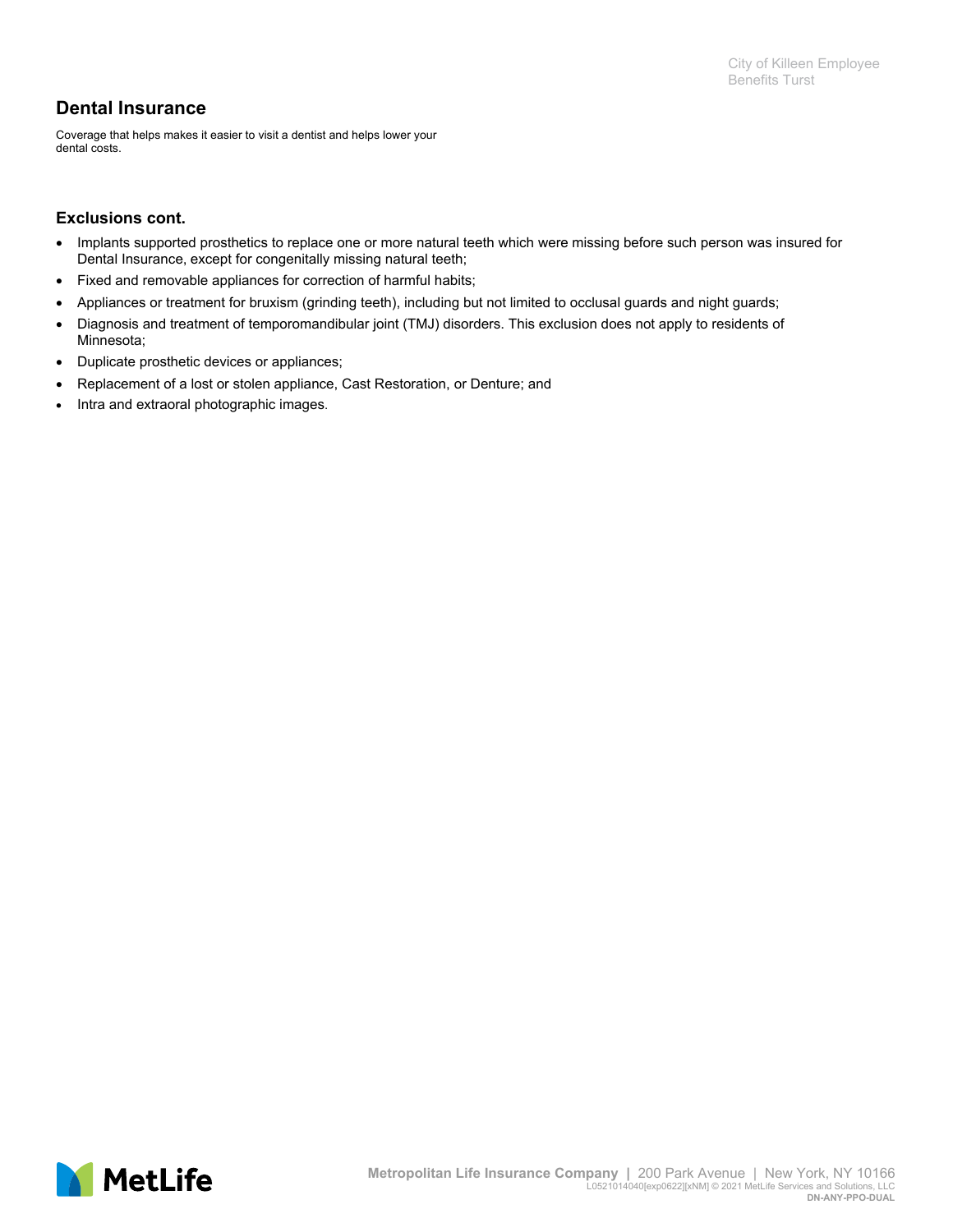Coverage that helps makes it easier to visit a dentist and helps lower your dental costs.

## **Limitations**

**Alternate Benefits:** Where two or more professionally acceptable dental treatments for a dental condition exist, payment is based on the least costly treatment alternative. If you and your dentist have agreed on a treatment that is more costly than the treatment upon which the plan benefit is based, you will be responsible for any additional payment responsibility. To avoid any misunderstandings, we suggest you discuss treatment options with your dentist before services are rendered, and obtain a pretreatment estimate of benefits prior to receiving certain high cost services such as crowns, bridges or dentures. You and your dentist will each receive an Explanation of Benefits (EOB) outlining the services provided, your plan's payment for those services, and your out-of-pocket expense. Actual payments may vary from the pretreatment estimate depending upon annual maximums, plan frequency limits, deductibles and other limits applicable at time of payment.

**Cancellation/Termination of Benefits:** Coverage is provided under a group insurance policy (Policy form GPNP99) issued by Metropolitan Life Insurance Company (MetLife). Coverage terminates when your participation ceases, when your dental contributions cease or upon termination of the group policy by the Policyholder or MetLife. The group policy terminates for nonpayment of premium and may terminate if participation requirements are not met or if the Policyholder fails to perform any obligations under the policy. The following services that are in progress while coverage is in effect will be paid after the coverage ends, if the applicable installment or the treatment is finished within 31 days after individual termination of coverage: Completion of a prosthetic device, crown or root canal therapy.

Group dental insurance policies featuring the Preferred Dentist Program are underwritten by Metropolitan Life Insurance Company, New York, NY 10166.

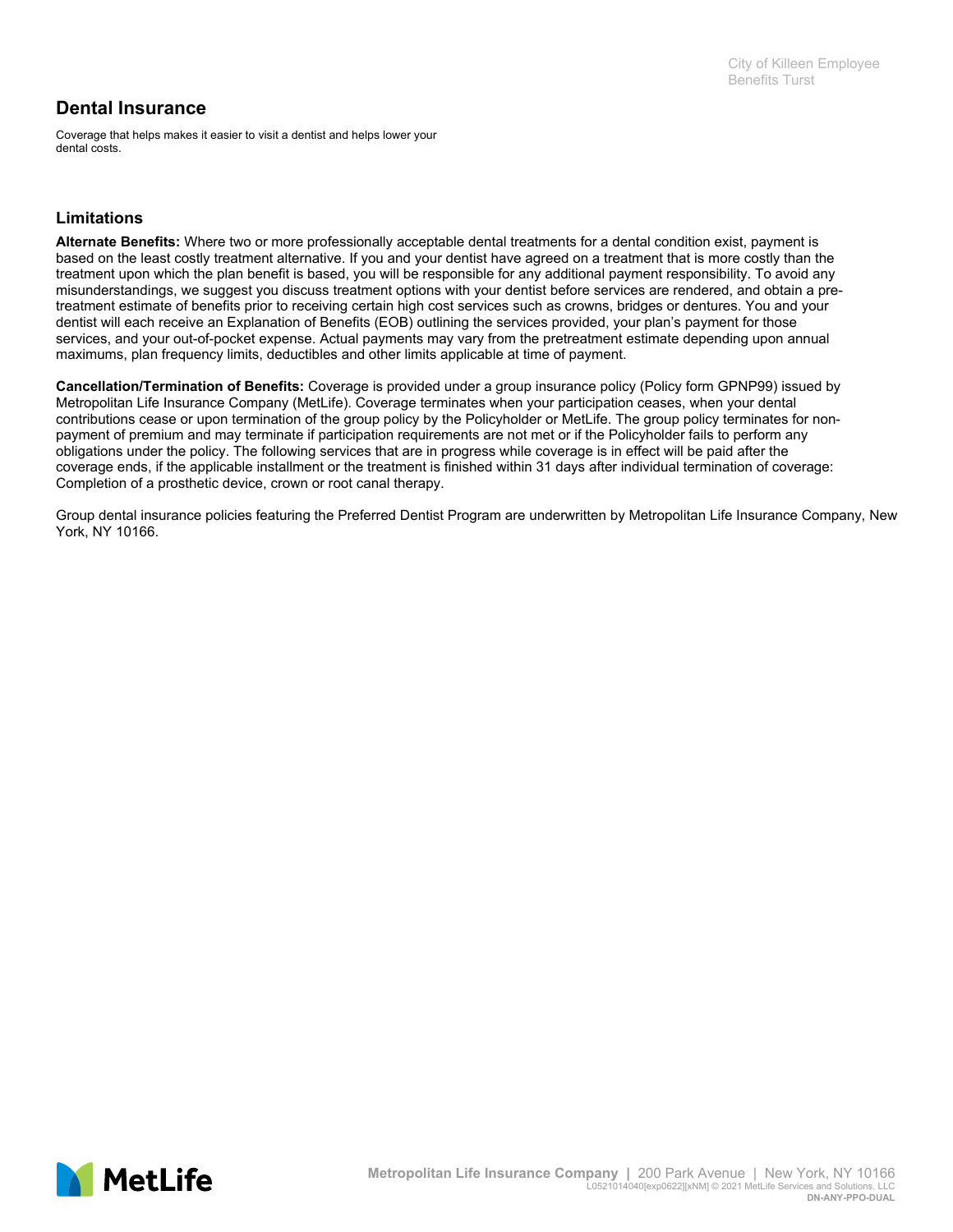Coverage that helps makes it easier to visit a dentist and helps lower your dental costs.

#### Questions & Answers

#### **Q. Who is a participating dentist?**

**A.** A participating dentist is a general dentist or specialist who has agreed to accept negotiated fees as payment in full for covered services provided to plan members. Negotiated fees typically range from 30% – 45% below the average fees charged in a dentist's community for the same or substantially similar services.†

#### **Q. How do I find a participating dentist?**

**A.** There are thousands of general dentists and specialists to choose from nationwide --so you are sure to find one that meets your needs. You can receive a list of these participating dentists online at www.metlife.com/dental or call 1-800-GET-MET8, (1-800-438-6388) to have a list faxed or mailed to you.

#### **Q. What services are covered under this plan?**

**A.** The Plan documents set forth the services covered by your plan. The List of Primary Covered Services & Limitations herein contains a summary of covered services. In the event of a conflict between the Plan documents and this summary, the terms of the Plan documents shall govern. Please review the enclosed plan benefits to learn more.

#### **Q. May I choose a non-participating dentist?**

**A.** Yes. You are always free to select the dentist of your choice. However, if you choose a non-participating dentist your out-ofpocket costs may be higher.

#### **Q. Can my dentist apply for participation in the network?**

**A.** Yes. If your current dentist does not participate in the network and you would like to encourage him/her to apply, ask your dentist to visit www.metdental.com, or call 1-866-PDP-NTWK for an application.†† The website and phone number are for use by dental professionals only.

#### **Q. How are claims processed?**

**A.** Dentists may submit your claims for you which means you have little or no paperwork. You can track your claims online and even receive email alerts when a claim has been processed. If you need a claim form, visit www.metlife.com/mybenefits or request one by calling 1-800-GET-MET8, (1-800-438-6388).

#### **Q. Can I get an estimate of what my out-of-pocket expenses will be before receiving a service?**

**A.** Yes. You can ask for a pretreatment estimate. Your general dentist or specialist usually sends MetLife a plan for your care and requests an estimate of benefits. The estimate helps you prepare for the cost of dental services. We recommend that you request a pre-treatment estimate for services in excess of \$300. Simply have your dentist submit a request online at www.metdental.com or call 1-877-MET-DDS9. You and your dentist will receive a benefit estimate for most procedures while you are still in the office. Actual payments may vary depending upon plan maximums, deductibles, frequency limits and other conditions at time of payment.

#### **Q. Can MetLife help me find a dentist outside of the U.S. if I am traveling?**

A. Yes. Through international dental travel assistance services<sup>\*</sup> you can obtain a referral to a local dentist by calling +1-312-356-5970 (collect) when outside the U.S. to receive immediate care until you can see your dentist. Coverage will be considered under your out-of-network benefits.\*\* Please remember to hold on to all receipts to submit a dental claim.

#### **Q. How does MetLife coordinate benefits with other insurance plans?**

**A.** Coordination of benefits provisions in dental benefits plans are a set of rules that are followed when a patient is covered by more than one dental benefits plan. These rules determine the order in which the plans will pay benefits. If the MetLife dental benefit plan is primary, MetLife will pay the full amount of benefits that would normally be available under the plan, subject to applicable law. If the MetLife dental benefit plan is secondary, most coordination of benefits provisions require MetLife to determine benefits after benefits have been determined under the primary plan. The amount of benefits payable by MetLife may be reduced due to the benefits paid under the primary plan, subject to applicable law.

#### **Q. Do I need an ID card?**

**A.** No. You do not need to present an ID card to confirm that you are eligible. You should notify your dentist that you are enrolled in the MetLife Preferred Dentist Program. Your dentist can easily verify information about your coverage through a toll-free automated Computer Voice Response system.